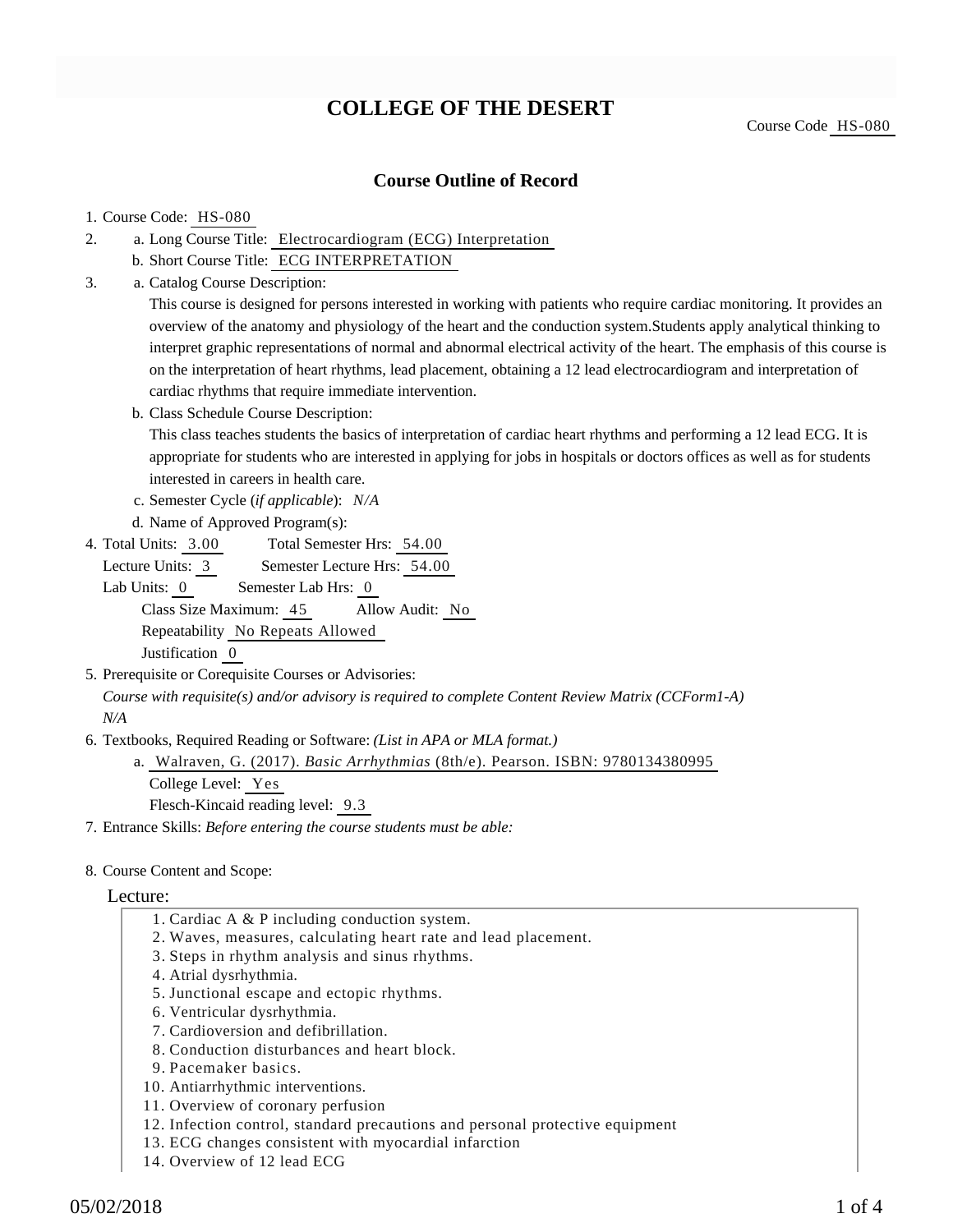## HS 080-Electrocardiogram (ECG) Interpretation

- 15. Bedside telemetry and 12 lead electrocardiogram lead placement
- 16. Health care regulations that relate to cardiac monitoring and 12 lead electrocardiograms
- 17. Health care worker/patient interactions
- 18. Electrocardiogram changes consistent with myocardial infarction

Lab: *(if the "Lab Hours" is greater than zero this is required)*

9. Course Student Learning Outcomes:

1.

Compentently analyze ECG waveforms and identify ECG rhythms.

## 2.

Recognize ECG rhythms that indicate a condition change, common interventions, and specifically for rhythms that may be life threatening.

## 3.

Demonstrate the skills needed to place a patient on telemetry monitoring and to obtain a 12-lead ECG.

10. Course Objectives: Upon completion of this course, students will be able to:

- a. Identify and label the major structures of the heart.
- b. Identify and label the cardiac conduction system.
- c. Relate the ECG waveforms to the cardiac cycle.
- d. Demonstrate an understanding of the normal ECG measurement.
- e. Outline the principles of ECG monitoring.
- f. Analyze and interpret normal cardiac ECG rhythms.

g. Analyze, interpret and differentiate normal and abnormal ECG rhythms to include sinus, atrial, junctional, ventricular dysrhythmia and heart blocks.

h. Identify interventions commonly used to treat dysrhythmia.

i. Recognize situations when cardioversion or defibrillation would be indicated.

j. Identify basic principles of cardiac pacing (sensing, capture, pacing).

k. Discuss the effects of heart rate, atrial kick, ectopy, and conduction disturbances as they relate to cardiac output.

- l. Recognize lethal and notlethal rhythms and state appropriate actions to be taken
- m. Describe the changes seen on the ECG that are consistent with a possible heart attack

n. Relate coronary perfusion to 12 lead ECG lead placement

o. Describe the purpose of the 12 lead electrocardiogram and demonstrate correct lead placement for beside telemetry monitoring and for 12 lead electrocardiogram

p. Define infection control, standard precautions and personal protective equipment and apply the concepts of standard precautions as they relate to different clinical situations

q. Describe professional behaviors expected of health care works to include privacy, patient identification and talking to patient when performing a 12 lead electrocardiogram.

11. Methods of Instruction: *(Integration: Elements should validate parallel course outline elements)* 

- a. Activity
- b. Demonstration, Repetition/Practice
- c. Lecture
- d. Role Playing

Other Methods:

a. Group work in measuring and reading EKG strips, class discussions about etiology, significance and treatment of selected rhythms. b. Simulation, recognition and identification of various cardiac rhythms using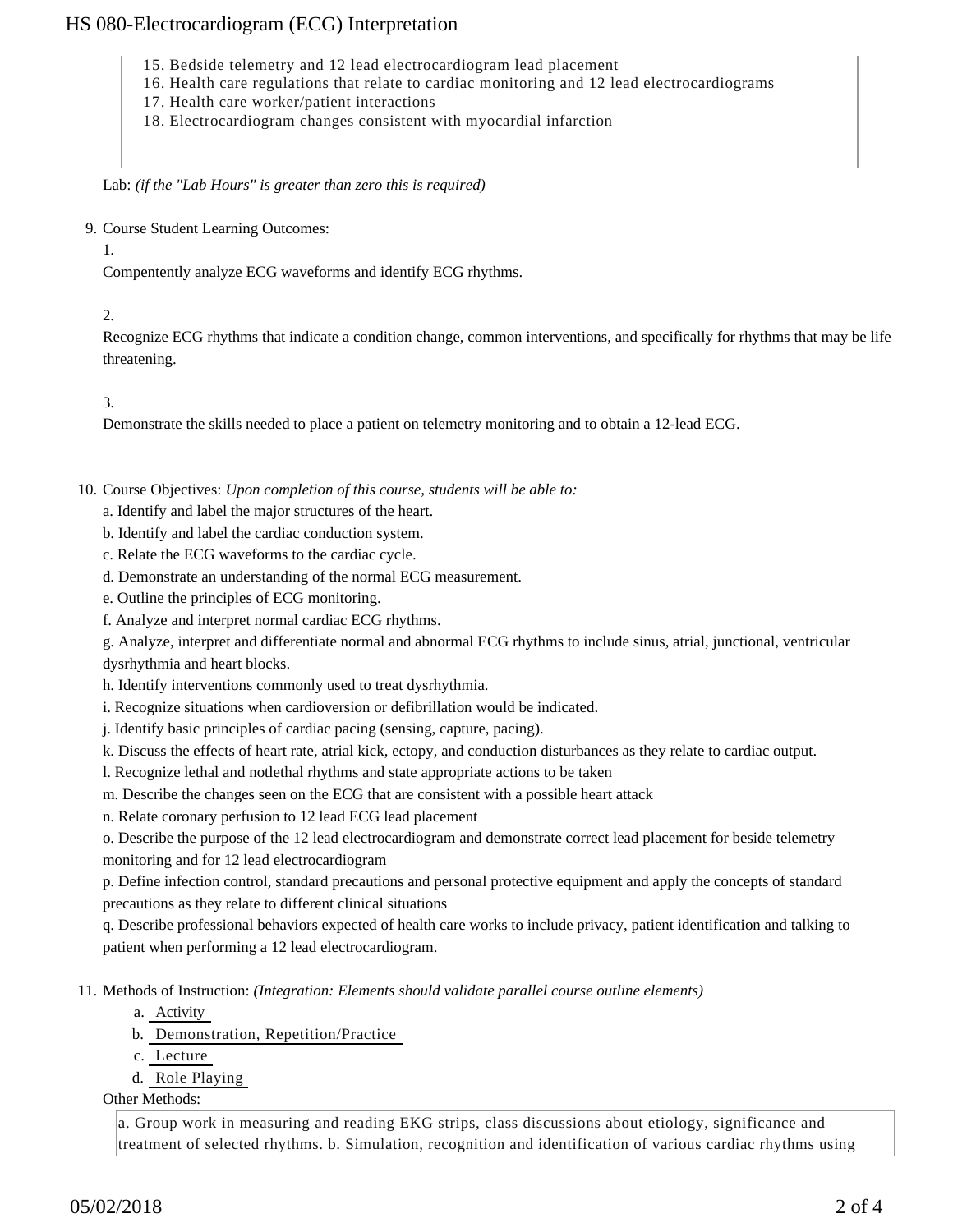## HS 080-Electrocardiogram (ECG) Interpretation

cardiac simulator and power point presentation.

- 12. Assignments: (List samples of specific activities/assignments students are expected to complete both in and outside of class.) In Class Hours: 54.00
	- Outside Class Hours: 108.00
		- a. In-class Assignments
			- a. Interpertation of ECG strips
			- b. Lead Placement
			- c. Workbook activities
		- b. Out-of-class Assignments
			- a. Read assignments from texts and references.
			- b. Practice interpreting ECG strips from text.
			- c. Complete take home assignments.
- 13. Methods of Evaluating Student Progress: The student will demonstrate proficiency by:
	- Written homework
	- Complete home exercises which are discussed, reviewed and critiqued in class.
	- Presentations/student demonstration observations
	- Demonstrate proper lead placement
	- Group activity participation/observation
	- Mid-term and final evaluations
	- Other

Complete examinations and a final in which various rhythm strips are to be measured, timed and identified with a grade of 70% or better.

- 14. Methods of Evaluating: Additional Assessment Information:
- 15. Need/Purpose/Rationale -- All courses must meet one or more CCC missions.
	- PO Career and Technical Education

Fulfill the requirements for an entry- level position in their field.

Display the skills and aptitude necessary to pass certification exams in their field.

IO - Personal and Professional Development

Self-evaluate knowledge, skills, and abilities.

Develop realistic goals.

### 16. Comparable Transfer Course

| <b>University System</b>                                             | Campus                    | <b>Course Number</b>                                               | <b>Course Title</b>  | <b>Catalog Year</b> |  |
|----------------------------------------------------------------------|---------------------------|--------------------------------------------------------------------|----------------------|---------------------|--|
| 17. Special Materials and/or Equipment Required of Students:         |                           |                                                                    |                      |                     |  |
| 18. Materials Fees:                                                  | <b>Required Material?</b> |                                                                    |                      |                     |  |
| <b>Material or Item</b>                                              |                           |                                                                    | <b>Cost Per Unit</b> | <b>Total Cost</b>   |  |
| 19. Provide Reasons for the Substantial Modifications or New Course: |                           |                                                                    |                      |                     |  |
| Increase class max size $\&$ modification of SLOs                    |                           |                                                                    |                      |                     |  |
| 20.<br>a. Cross-Listed Course ( <i>Enter Course Code</i> ): N/A      |                           |                                                                    |                      |                     |  |
|                                                                      |                           | b. Replacement Course <i>(Enter original Course Code)</i> : HS-081 |                      |                     |  |
| 21. Grading Method <i>(choose one)</i> : Letter Grade Only           |                           |                                                                    |                      |                     |  |